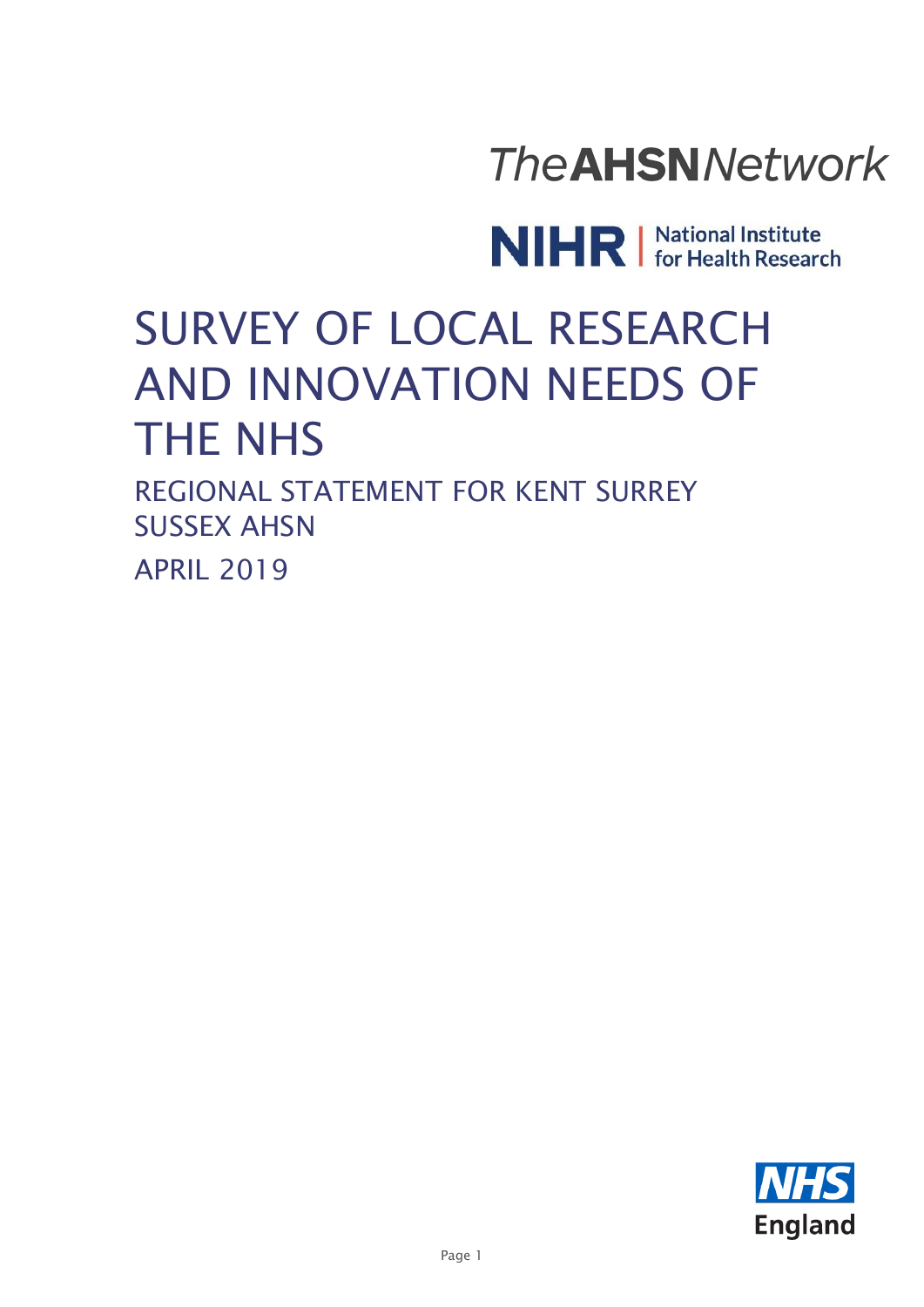## KENT SURREY SUSSEX: DRAFT STATEMENT OF RESEARCH AND INNOVATION PRIORITIES

#### BACKGROUND

 $\overline{a}$ 

In November 2017, NHS England and the National Institute for Health Research (NIHR) published the paper "Twelve actions to support and apply research in the NHS". The paper requested that, in order to articulate regional NHS needs the 15 Academic Health Science Networks (AHSNs) working with their regional NIHR infrastructure, each produce a statement of regional NHS innovation and research needs on behalf of their regional Sustainability and Transformation Partnership (STPs). The AHSN Network commissioned an independent research consultancy, ComRes, to design, implement and deliver a survey that would provide a detailed understanding of the innovation and research needs at regional level and across all AHSNs. A governance group was established to oversee the project, including representatives from NHS England, the AHSN network, and NIHR. The project gathered the views of regional health stakeholders between June and October 2018, with 61 qualitative telephone interviews conducted, followed by a quantitative survey of 257 stakeholders.

This exercise focused on the views of clinicians and managers rather than researchers, and short to medium term priorities.

### RESEARCH AND INNOVATION PRIORITIES FOR KENT SURREY SUSSEX

In the Kent Surrey Sussex AHSN, 5 stakeholders were interviewed and 16 completed the survey about regional innovation and research needs. Given the size of the sample that the research draws upon, we have reported the results as indicative findings in the context of the larger set of national data, with many of the national findings reflected in the consultation with Kent Surrey Sussex stakeholders.<sup>1</sup>

Key themes emerged in the national findings to do with mental health and an ageing population, with multi-morbidities and frailty frequently referenced in relation to both. Workforce issues and technological change were also considered to be both challenges and opportunities.

SYSTEM-LEVEL PRIORITIES:<sup>2</sup> Stakeholders were asked to select their top three innovation and research priorities from a series of topics that spanned a number of complex issues or multiple areas of the health system. When asked about system-level topics, national stakeholders identified their top three priorities as workforce issues (41% had in their top three), integrated care for those with multi-morbidity and/or complex social care needs (39%) and optimising use of digital technology and Artificial Intelligence (AI) (33%). Similarly, Kent Surrey Sussex stakeholders placed workforce issues and use of digital technology and AI high on their priority list, as well as primary care, but placed less emphasis on integrated care.

MEDICAL TREATMENT AREAS: National stakeholders were most likely to identify mental illness, multimorbidities and frailty in their top three priority medical treatment areas for research and innovation (57%, 44% and 46% respectively). Among Kent Surrey Sussex AHSN stakeholders, mental illness was also chosen as a priority by many, with frailty and multi-morbidities being chosen often.

**SPECIFIC GROUPS:** Of a number of specific patient groups put to them, national stakeholders chose people with mental health conditions, older people and socially-isolated people as top three priorities for research and innovation (62%, 50% and 46%). Likewise, Kent Surrey Sussex AHSN stakeholders identified the first two of these groups as priorities.

<sup>1</sup> In this report, the term "national" is used to refer to the total population of stakeholders who participated in this project on the invitation of all AHSNs involved. This group incorporated the stakeholders of 14 AHSNs who completed the online survey and the stakeholders from 15 AHSNs who took part in a telephone interview.

<sup>2</sup> System-level priorities refer to any aspect of the processes, infrastructure and resources used in the delivery of public health services and care. By system-level we did not mean specific conditions/ diseases, or the functionality of individual organisations and practices.